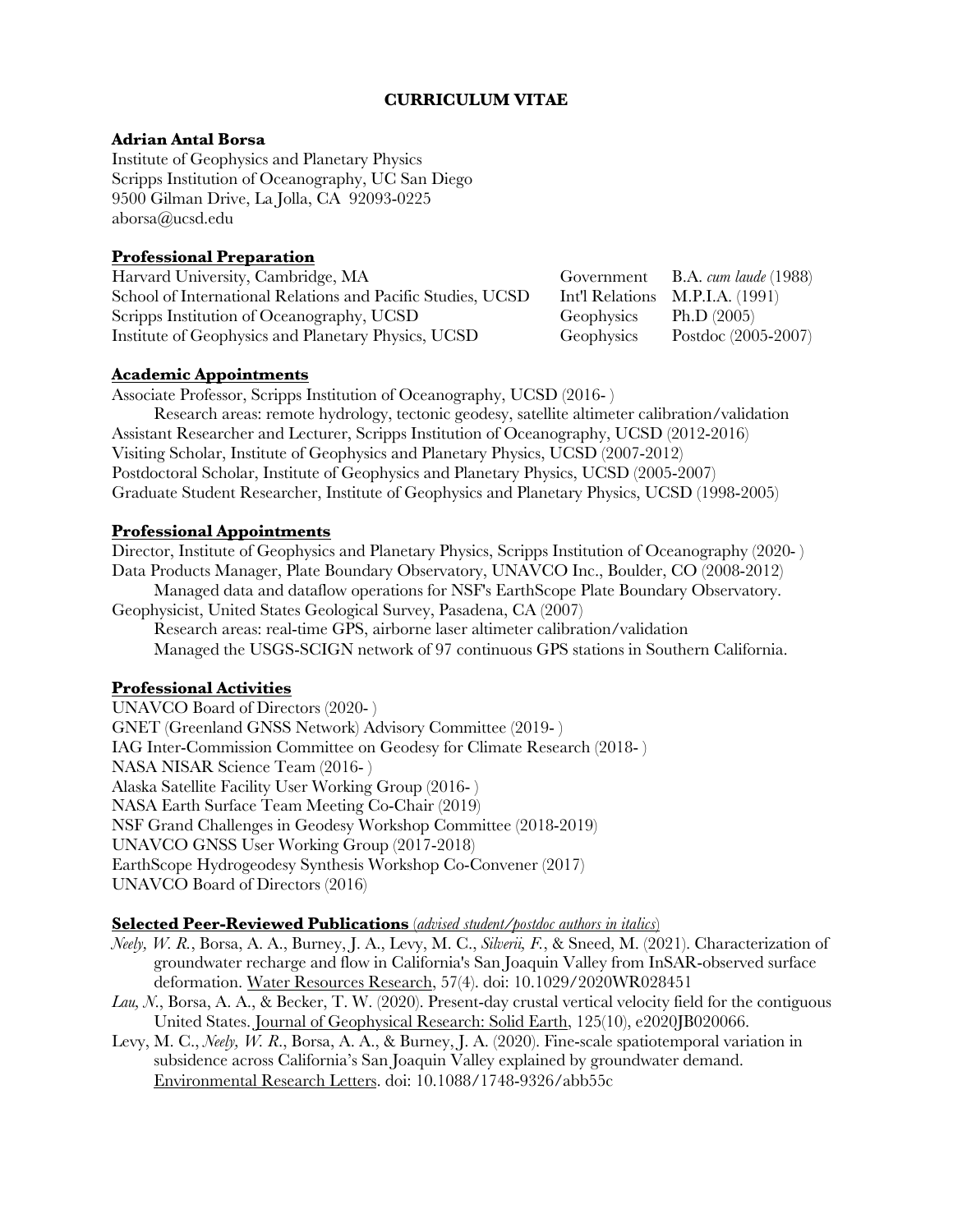- *Silverii, F.*, E.K. Montgomery Brown, A.A. Borsa, A.J. Barbour (2020): "Hydrologically induced deformation in Long Valley Caldera and adjacent Sierra Nevada." Journal of Geophysical Research: Solid Earth, 125(5), 10.1029/2020JB019495
- *Adusumilli, S.*, A.A. Borsa, and *F. Silverii* (2019): "A decade of terrestrial water storage changes across the contiguous United States from GPS and GRACE." Geophysical Research Letters, 46(22).
- Borsa, A.A., H.A. Fricker, K.M. Brunt (2019): "A terrestrial validation of ICESat elevation measurements and implications for global reanalyses." IEEE Transactions on Geoscience and Remote Sensing, 57:9, 10.1109/TGRS.2019.2909739
- Enzminger, T. L*.*, Small, E. E., & Borsa, A. A. (2019). Subsurface water dominates Sierra Nevada seasonal hydrologic storage. Geophysical Research Letters. doi: 10.1029/2019gl084589
- *Neely, W.R.*, A.A. Borsa, F. Silverii (2019): "GInSAR: A cGPS correction for enhanced InSAR time series." IEEE Transactions on Geoscience and Remote Sensing, 10.1109/TGRS.2019.2934118
- Kraner, M.L., W.E. Holt, A.A. Borsa, (2018). "Seasonal non-tectonic loading inferred from cGPS as a potential trigger for the M6.0 South Napa Earthquake." Journal of Geophysical Research: Solid Earth, 123, 10.1029/2017JB015420
- Enzminger, T.L., E.E. Small, A.A. Borsa (2018). "Accuracy of snow water equivalent estimated from GPS vertical displacements: A synthetic loading case study for western U.S. mountains," Water Resources Research, 54, 10.1002/2017WR021521
- Becker, T.W., A.R. Lowry, C. Faccenna, B. Schmandt, A. Borsa, C. Yu (2015). "Western U.S. intermountain seismicity caused by changes in upper mantle flow." Nature, 524, 458–461
- Borsa, A.A., D.C. Agnew, D.R. Cayan, (2014). "Ongoing drought-induced uplift in the western United States." Science, 345(6204), 1587–1590
- Borsa, A.A., G. Moholdt, H.A. Fricker, K.M. Brunt, (2014). "A range correction for ICESat and its potential impact on ice-sheet mass balance studies." The Cryosphere, 8, 345–357
- Trugman, D.T., A.A. Borsa, D.T. Sandwell, (2014). "Did stresses from the Cerro Prieto geothermal field influence the El Mayor-Cucapah rupture sequence?" Geophysical Research Letters, 41(24)
- Borsa, A.A. and J.-B. Minster (2012). "Rapid determination of near-fault earthquake deformation using differential LiDAR." Bulletin of the Seismological Society of America, 102(4)
- Borsa, A.A., B.G. Bills, H.A. Fricker, J.-B. Minster (2007). "Modeling long-period noise in kinematic GPS applications." Journal of Geodesy, 81(2)
- Hudnut, K.W., A.A. Borsa, C. Glennie and J.-B. Minster (2002). "High-resolution topography along surface rupture of the 16 October 1999 Hector Mine, California, earthquake from airborne laser swath mapping." Bulletin of the Seismological Society of America, 92(4)

#### **Selected Technical Activities and Reports**

- A. Borsa (PI), OpenAltimetry cyberinfrastructure platform for discovery, access, and visualization of data from NASA's ICESat and ICESat-2 missions (www.openaltimetry.org).
- J. Freymeuller, R. Bendick, A.A. Borsa, A. Newman (Eds.) (2019): "Measuring the Restless Earth: Grand Challenges in Geodesy." Report from NSF workshop "Revisiting Our Grand Challenges in Geodesy", Michigan State University.
- Simons, M., Amelung, F., Borsa, A., Fielding, E., Hagar, B., Lu, Z., Meyer, F., Lohman, R. and Zebker, H., (2017): "Algorithm Theoretical Basis Document: NISAR L2 Coseismic, Transient and Secular Displacement Products." NASA Technical Report
- Chapman, B., Rosen, P., Joughin, I., Siquera, P., Saatchi, S., Meyer, V., Borsa, A., Meyer, F., Simard, M., Lohman, R., Kellendorfer, J., Pinto, N., Holt, B., Simons, M., Rignot, E., Jones, C., Hensley, S., Buckley, S., Shen, Y., Shaffer, S., Durden, S., Horst, S., Sharma, P., Veeramachaneni, C., West, R., Kumar, R., Sharma, S., Mathur, A. (2018): "NISAR Cal/Val Plan." JPL Technical Report D-80829.
- Amelung, F., Bawden, G., Borsa, A., Buckley, S., Callery, S., Chakraborty, M., Chapman, B., Das, A., Donnellan, A., Dubayah, R., Feigl, K., Fielding, E., Forster, R., Glasscoe, M., Hager, B., Hensley, S., Holt, B., Jones, C., Joughin, I., Kellendorfer, J., Kumar, R., Lohman, R., Lu, Z., Meyer, F., Misra, T., Monaldo, F., Oza, S., Pritchard, M., Rignot, E., Rosen, P., Saatchi, S., Sharma, P.,